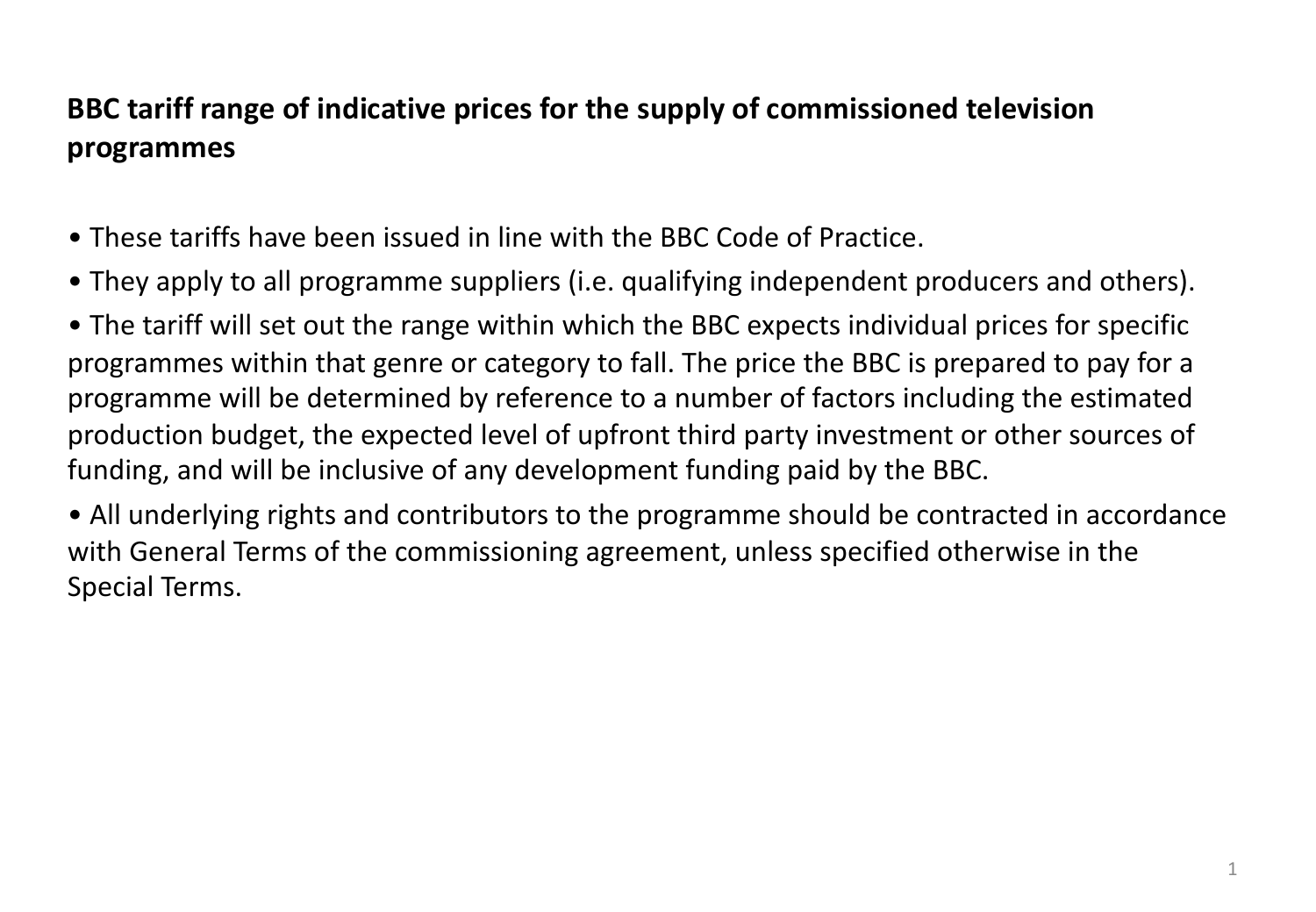## COMEDY TARIFFS

# **Network £160k to £700k per hour**

## **Nations & English Regions £50k to £500k per hour**

The indicative tariff range covers a wide variety of programming, from shorts to animation and single camera location based comedies. Within this range, programmes tend to fall into the following categories:

| Category              | <b>Specification</b>                                                                                                                                                                                     | <b>Tariff (£k per</b><br>hour)<br><b>Network</b> | <b>Tariff (£k per</b><br>hour)<br><b>Nations &amp;</b><br><b>Regions</b> |
|-----------------------|----------------------------------------------------------------------------------------------------------------------------------------------------------------------------------------------------------|--------------------------------------------------|--------------------------------------------------------------------------|
| Low Cost Comedy       | Narrative pieces for BBC Three & BBC Four and also Comedy<br>Entertainment pieces such as documentaries which are<br>heavily reliant on comedy archive. Typically single camera                          | $160 - 360$                                      | $50 - 150$                                                               |
| Mid Cost Comedy       | This category covers the breadth of mainstream comedy<br>both single camera and studio audience.                                                                                                         | $360 - 540$                                      | 150-300                                                                  |
| <b>Premium Comedy</b> | Titles in this category will involve top talent series and one-<br>offs that cover narrative and sketch comedy from single<br>camera or studio audience productions. Predominantly for<br><b>BBC</b> One | $540 - 700$                                      | $300 - 500$                                                              |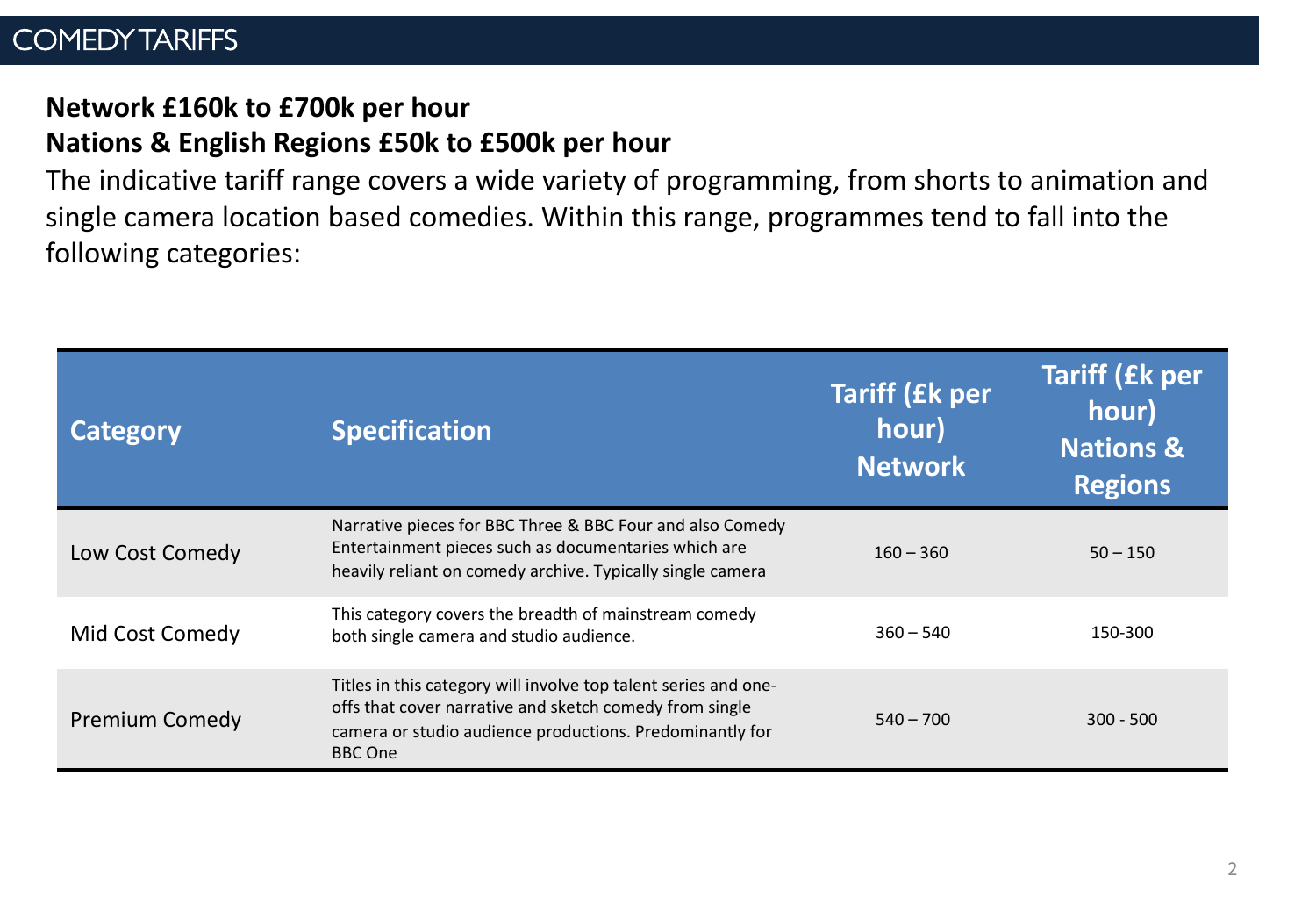## ENTERTAINMENT TARIFFS

## **Network £20k to £750k per hour Nations & English Regions £20k to £220k per hour**

The indicative tariff range covers a huge range of programme production processes from daytime quizzes through to documentary and big studio entertainment. Programmes will tend to fall into the following categories:

| <b>Category</b>           | <b>Specification</b>                                                                                                                                                                                                                            | <b>Tariff (per hour)</b><br>(£k)<br><b>Network</b> | <b>Tariff (per</b><br>hour) (£k)<br><b>Nations &amp;</b><br><b>Regions</b> |
|---------------------------|-------------------------------------------------------------------------------------------------------------------------------------------------------------------------------------------------------------------------------------------------|----------------------------------------------------|----------------------------------------------------------------------------|
| Low Cost<br>Entertainment | This category includes peak and daytime titles and ranges from<br>quizzes through to game formats. Key factors in determining price are<br>cost/complexity of the set and studio and the number of programmes<br>that can be shot per day/week. | $20 - 130$                                         | $20 - 60$                                                                  |
| Mid Cost<br>Entertainment | Most Factual Entertainment, Comedy Entertainment, chat shows and<br>clip based programmes fall into this category. Key price drivers are<br>talent costs and archive clearances.                                                                | $130 - 400$                                        | $60 - 150$                                                                 |
| Premium<br>Entertainment  | Premium entertainment e.g. Saturday night entertainment shows on<br>BBC One or one-off specials. Key price drivers will be high studio or<br>location costs and format fees.                                                                    | $400 - 750$                                        | $150 - 220$                                                                |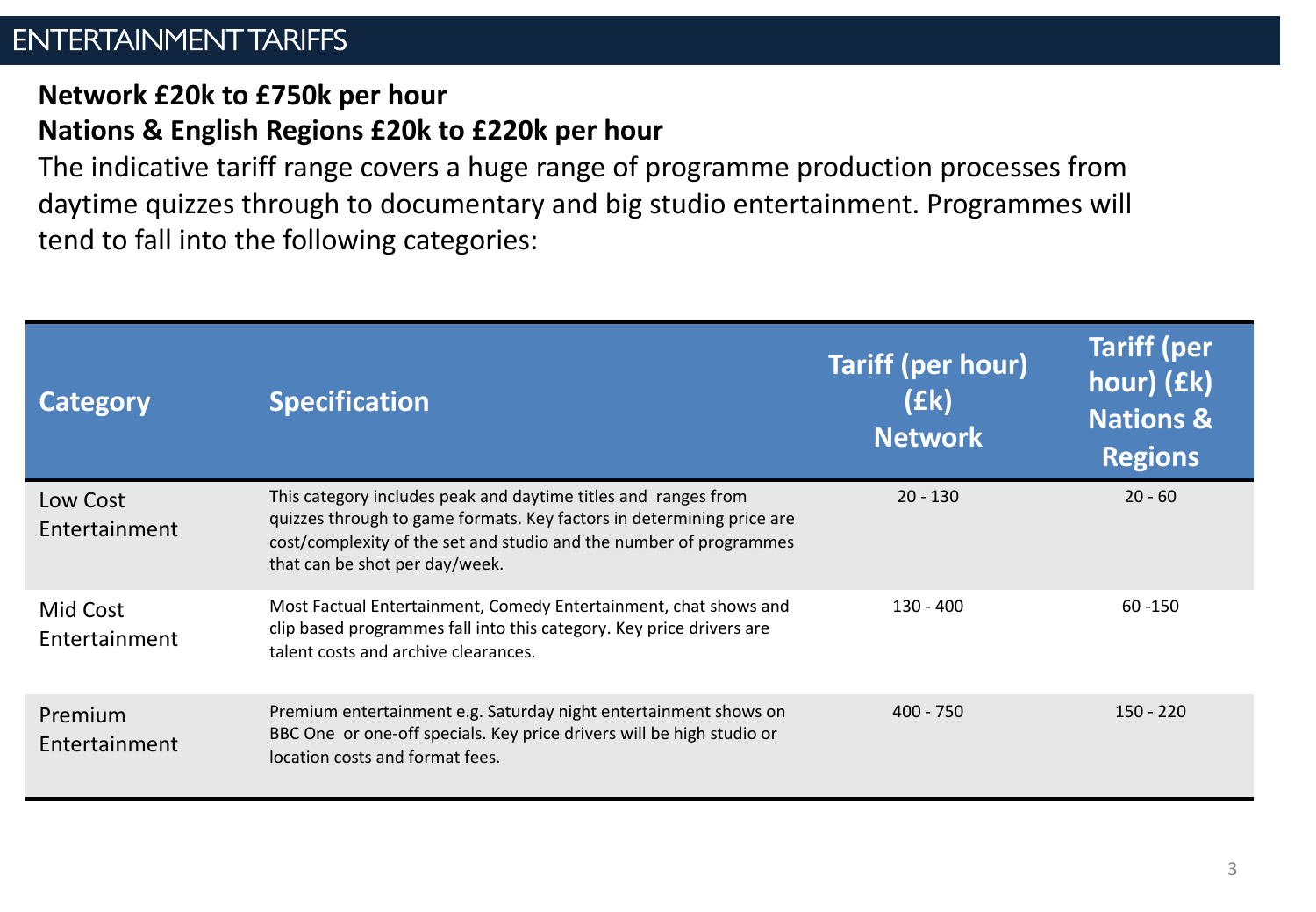## DRAMA TARIFFS

# **Network £50k - £1,000k per hour**

## **Nations and Regions £30k - £450k per hour**

The indicative tariff range covers a wide variety of programming, from low cost daytime output to high-end landmark series. Programmes will tend to fall into the following categories:

| <b>Category</b>                     | <b>Specification</b>                                                                                                                                 | <b>Tariff (£k per</b><br>hour) |
|-------------------------------------|------------------------------------------------------------------------------------------------------------------------------------------------------|--------------------------------|
| Low Cost Drama                      | This category covers a range of low cost output primarily for daytime together with long running<br>series (soaps) for BBC1 and BBC2.                | $50 - 600$                     |
| Mid-Range Drama                     | Series and serials with high production values and known talent.                                                                                     | $500 - 800$                    |
| <b>Premium Drama</b>                | Premium drama series, serials or one-offs. They will include a combination of multi-location, high<br>cast, period setting, CGI, effects and stunts. | $650 - 1000$                   |
| <b>Nations and Regions</b><br>Drama | Applies to all Nations and regions drama and includes short film development.                                                                        | $30 - 450$                     |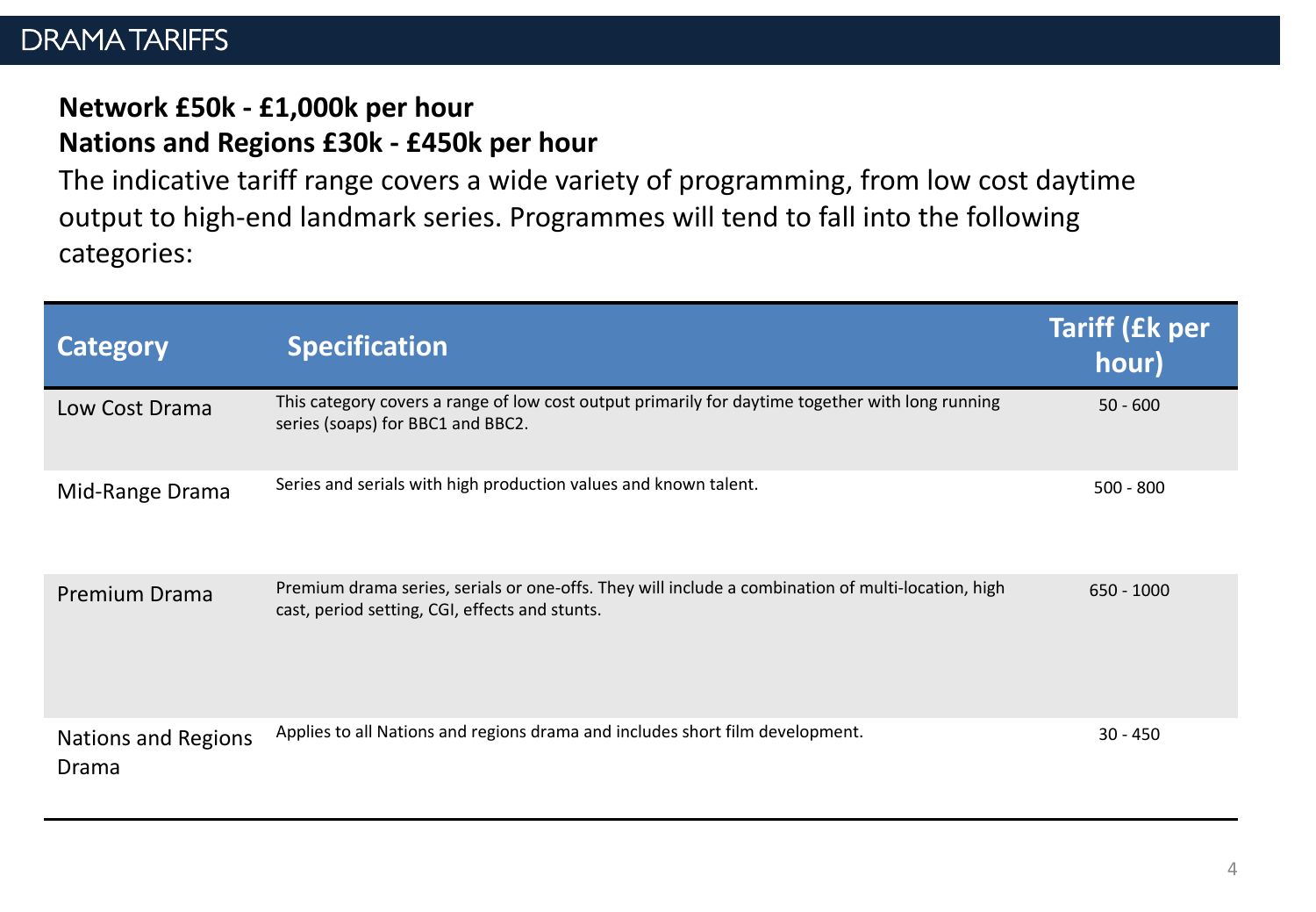## FACTUAL TARIFFS

#### **Network £30k - £500k per hour,**

### **Nations & English Regions £5k to £200k per hour**

The indicative tariff range covers a range of programmes across all factual subject areas; Documentaries, Religion, Arts, Music, History, Business, Science, Natural History, Current Affairs, and Features & Formats. Includes both low and high volume series and one-offs of various durations, factors which may in part determine whether programmes attract a higher or lower tariff in the band. Within this range, programmes tend to fall into the following categories:

| <b>Category</b>     | <b>Specification</b>                                                                                                                                                                                                                                                                                                   | <b>Tariff (£k per</b><br>hour) |
|---------------------|------------------------------------------------------------------------------------------------------------------------------------------------------------------------------------------------------------------------------------------------------------------------------------------------------------------------|--------------------------------|
| Events/Performance  | Coverage of events and performances. Also includes ambitious, innovative documentary<br>programming which may be live or as-live from domestic or international locations.                                                                                                                                             | $40 - 400$                     |
| FL4                 | High profile series and one-offs, featuring significant cost drivers e.g. drama reconstruction, major<br>CGI elements, rigged precincts, multiple foreign locations etc. Covers both specialist and<br>contemporary programmes, typically supported by significant 3rd party investment.                               | $225 - 300$                    |
| FL <sub>3</sub>     | Documentary series and on-offs, with high on-screen value and strong storytelling/narrative,<br>including campaigns and investigative films. Also covers popular and specialist formats - from<br>competition whittles to magazines.                                                                                   | $170 - 225$                    |
| FL <sub>2</sub>     | Contemporary and specialist documentary - often single narrative editorial and domestic - covering<br>singles and short series, particularly on BBC Three. Range also covers ambitious, presenter-led<br>features and lifestyle programming, often live or with significant cost-drivers including foreign<br>filming. | $125 - 170$                    |
| FL <sub>1</sub>     | Typically high-volume domestic features or documentary series for early-evening on BBC One or<br>Two. Also covers presenter and archive-led programming on BBC Four.                                                                                                                                                   | $40 - 125$                     |
| Daytime             | Most Daytime commissions fall into this category. Programme types include: a wide variety of high<br>volume series (both studio and location); compilation programmes mixing originated footage and<br>archive.                                                                                                        | $10 - 60$                      |
| Nations and Regions | Applies to all Nations and English Regions Factual.                                                                                                                                                                                                                                                                    | $5 - 200$                      |